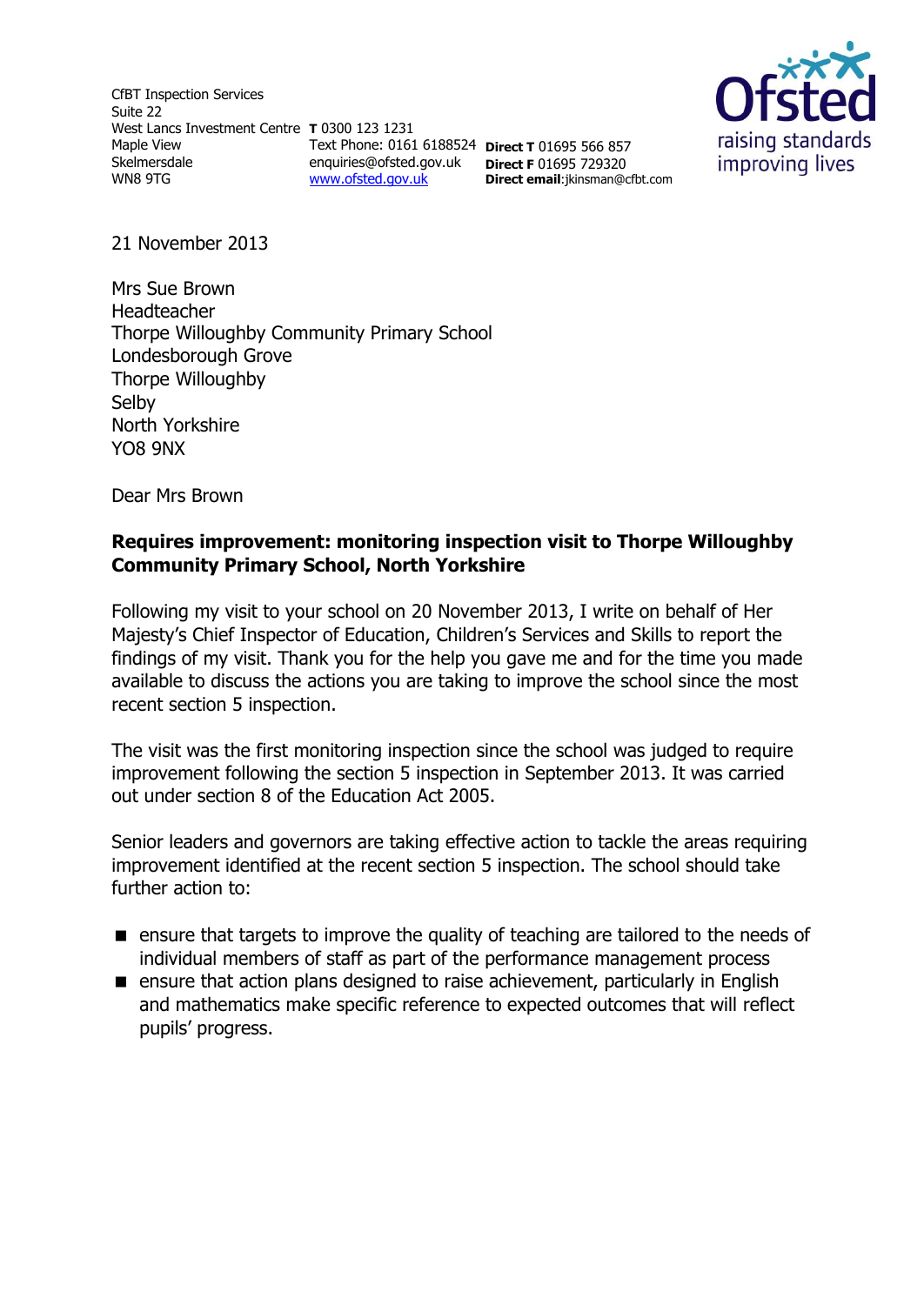

## **Evidence**

During the visit, meetings were held with you, middle leaders, members of the governing body and a representative of the local authority to discuss the action taken since the last inspection. The school improvement plans were evaluated.

## **Main findings**

The previous inspection provided a wake-up call for school leaders and governors and rightly so. Pupils' achievement has not been good enough for far too long. Any concerns that school leaders have regarding levels of attainment on entry or low achieving cohorts must not disguise the fact that the most important factor that will accelerate pupils' progress is consistently good teaching. It is therefore incumbent on school leaders at all levels to ensure that improvements to the quality of teaching are made quickly and are sustained over time.

The headteacher and the leadership team have responded positively to the challenge of becoming a good school. There is a sense of urgency and determination to secure improvements quickly. Senior leaders have set out their vision for the school and successfully communicated this to staff. A school improvement plan is in place that addresses all of key areas requiring improvement. A strong sense of teamwork is evident and this will help drive the pace of change. A number of improvements have already been secured. A school teaching and learning policy is in place that sets high expectations of classroom practice. The quality of marking is better with pupils receiving good feedback that includes suggestions about how they may improve their work. An audit of teachers' and teaching assistants' skills in relation to the teaching of mathematics has been undertaken. This has resulted in focussed professional development that includes support from a local outstanding school.

Leaders and managers at all levels are making valuable contributions to the improvement agenda. The headteacher has ensured that performance management is in place for all teachers and teaching assistants with an emphasis on improving teaching and learning. However, some of the targets pertaining to individual teachers are not specific enough. The headteacher is empowering others to take the lead on key initiatives and this proving to be an effective strategy. The special educational needs co-ordinator has reviewed pupils' learning plans, is developing the skills of those responsible for delivering intervention programmes and carefully tracks pupils' progress. The subject leaders for English and mathematics demonstrate a good understanding of the strengths and weaknesses relating to their subject. They are engaged in monitoring provision and checking pupils' progress. Their action plans contain a range of strategies to accelerate achievement; however the skills and knowledge that pupils are expected to demonstrate as a result are unclear.

The governing body have high aspirations for the school and are determined that the school will not find itself in this position again. A rapid improvement committee